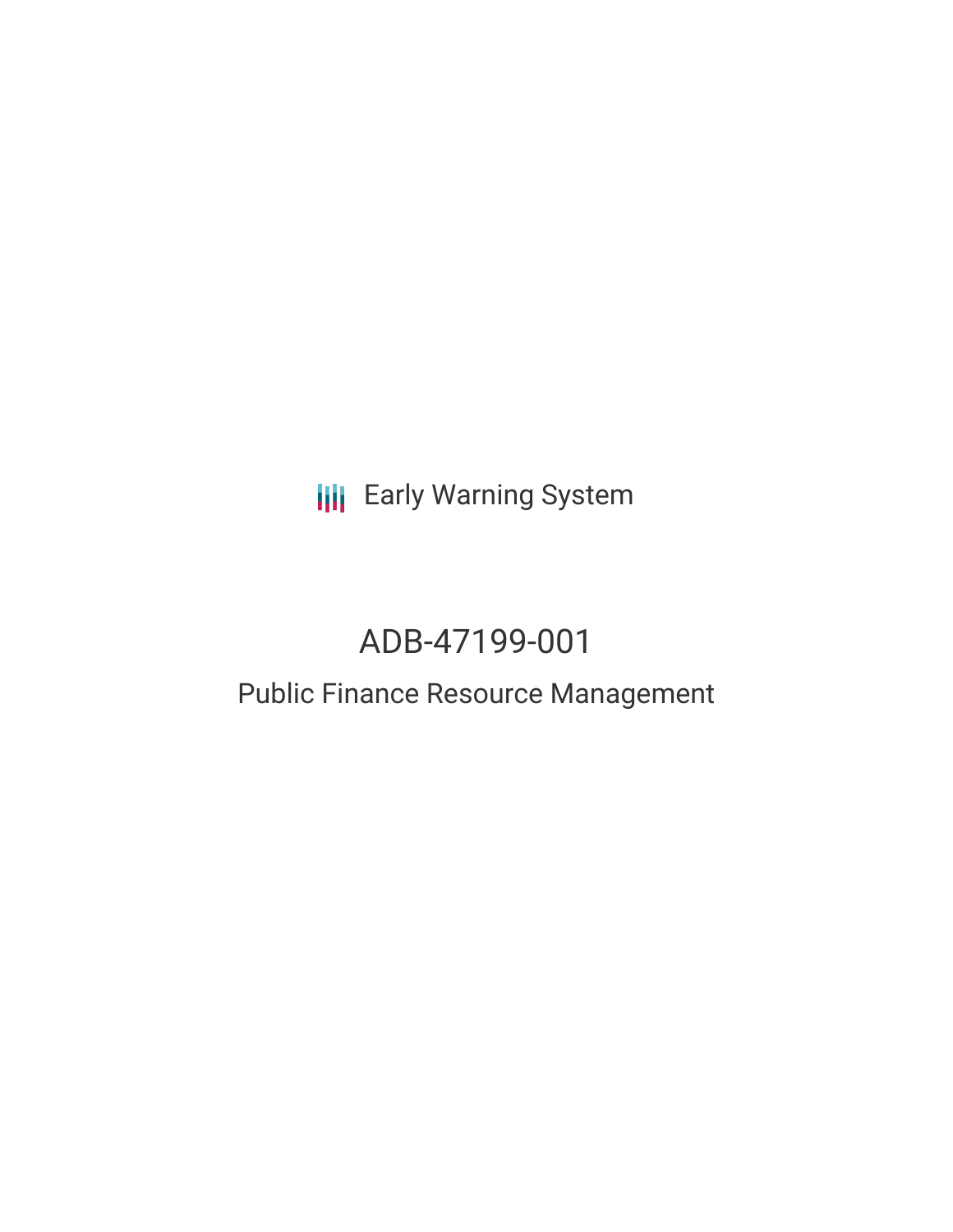

#### **Quick Facts**

| <b>Countries</b>               | Mongolia                                    |
|--------------------------------|---------------------------------------------|
| <b>Financial Institutions</b>  | Asian Development Bank (ADB)                |
| <b>Status</b>                  | Canceled                                    |
| <b>Bank Risk Rating</b>        | U                                           |
| <b>Voting Date</b>             | 2013-12-13                                  |
| <b>Borrower</b>                | Government of Mongolia, Ministry of Finance |
| <b>Sectors</b>                 | Law and Government                          |
| <b>Investment Type(s)</b>      | <b>Advisory Services</b>                    |
| <b>Investment Amount (USD)</b> | $$0.50$ million                             |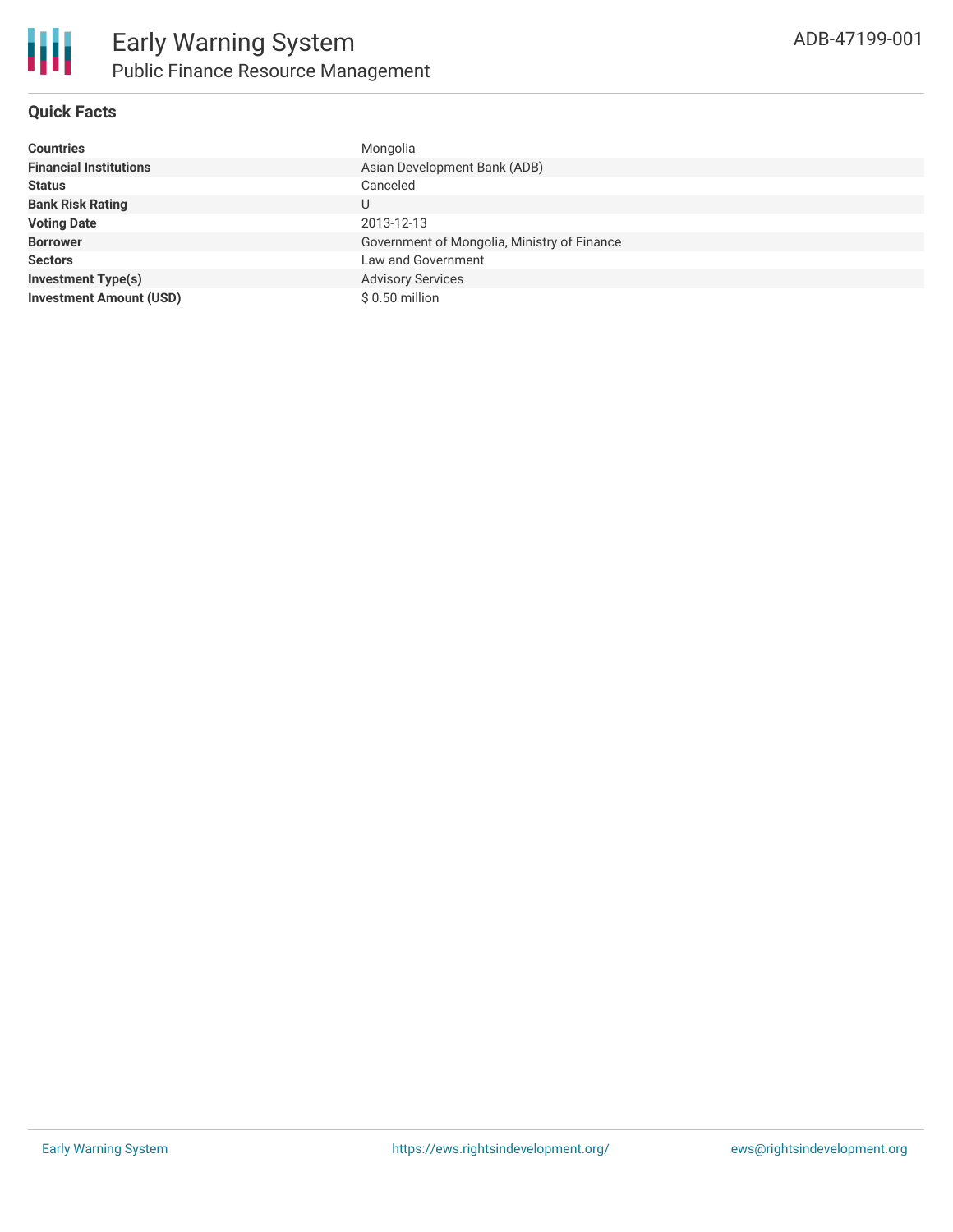

#### **Project Description**

According to bank documents, in June 2013, the Government of Mongolia requested the ADB to provide TA to strengthen public finance resource management. The TA will help the government (i) strengthen its public finance resource management by improving its institutional capacity to manage public debt, (ii) enhance treasury operations through the development of a sophisticated cash flow forecasting model, and (iii) build sufficient institutional capacity to establish an efficient and independent MSWF management institution. The TA will have the following components:

Component 1. Public Debt Management Component 2. Cash Management System Component 3. Mongolian Sovereign Wealth Fund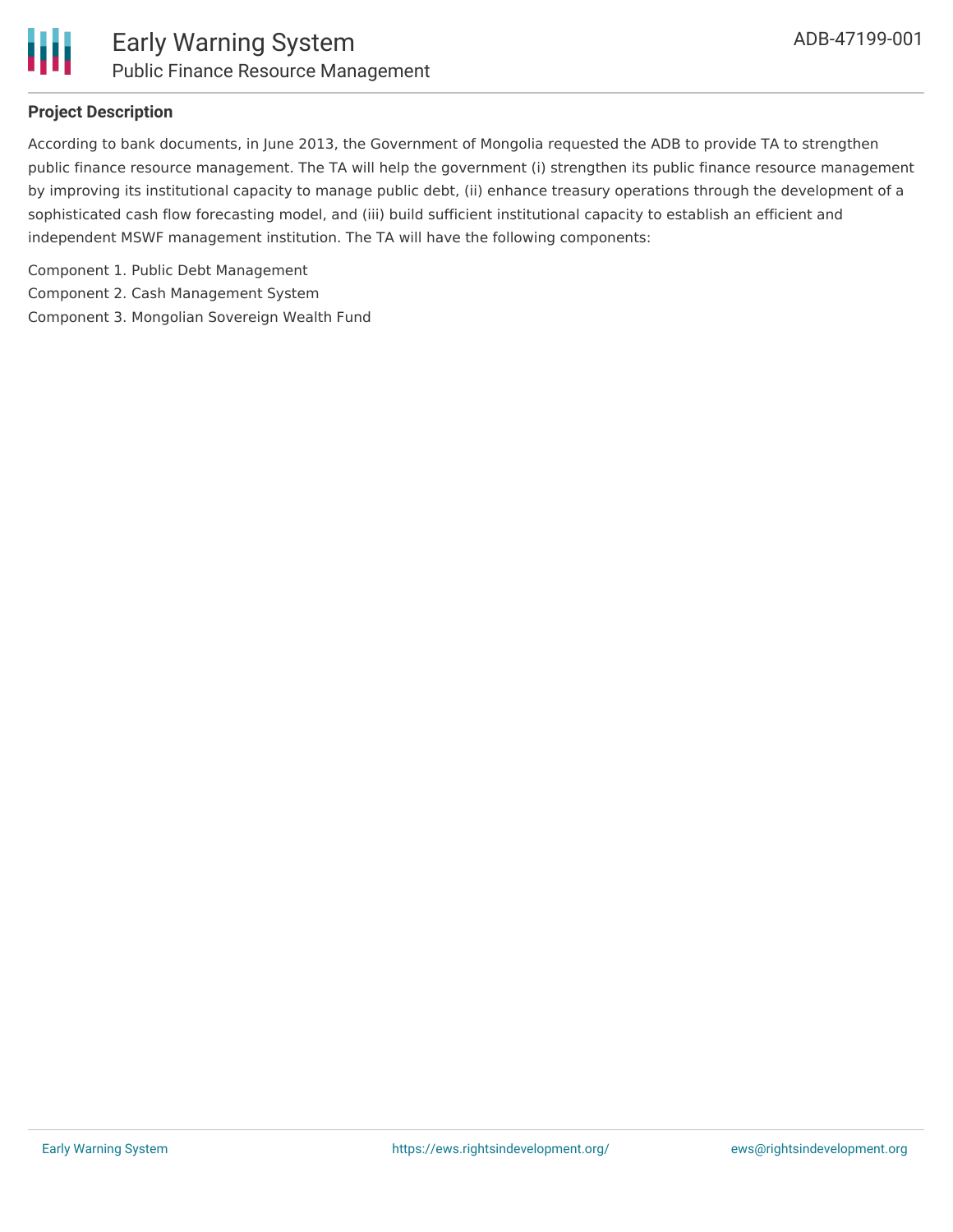#### **Investment Description**

Asian Development Bank (ADB)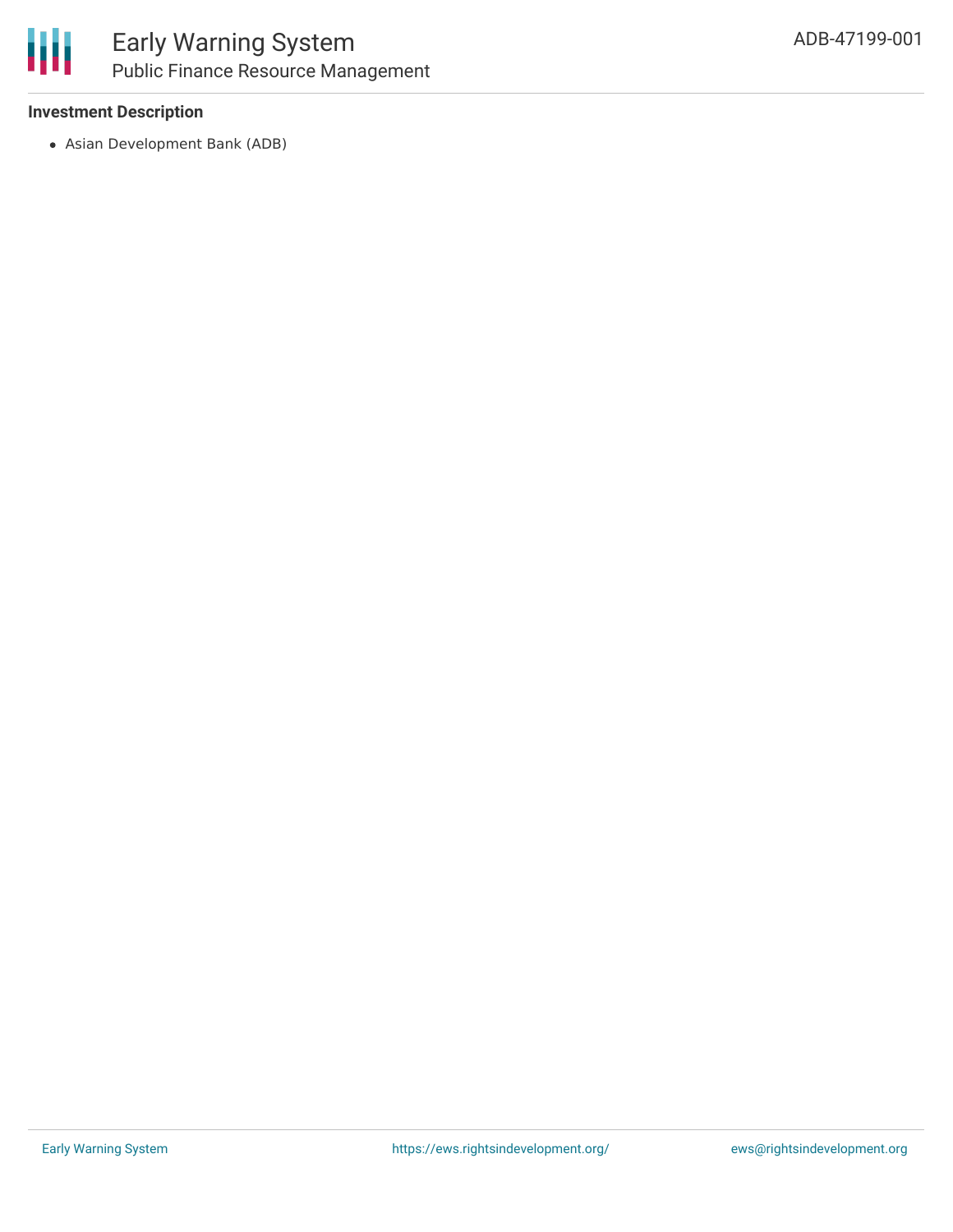#### **Contact Information**

Project Officer: Lee, Seung Min East Asia Department, ADB No contact information provided at the time of disclosure.

#### ACCOUNTABILITY MECHANISM OF ADB

The Accountability Mechanism is an independent complaint mechanism and fact-finding body for people who believe they are likely to be, or have been, adversely affected by an Asian Development Bank-financed project. If you submit a complaint to the Accountability Mechanism, they may investigate to assess whether the Asian Development Bank is following its own policies and procedures for preventing harm to people or the environment. You can learn more about the Accountability Mechanism and how to file a complaint at: http://www.adb.org/site/accountability-mechanism/main